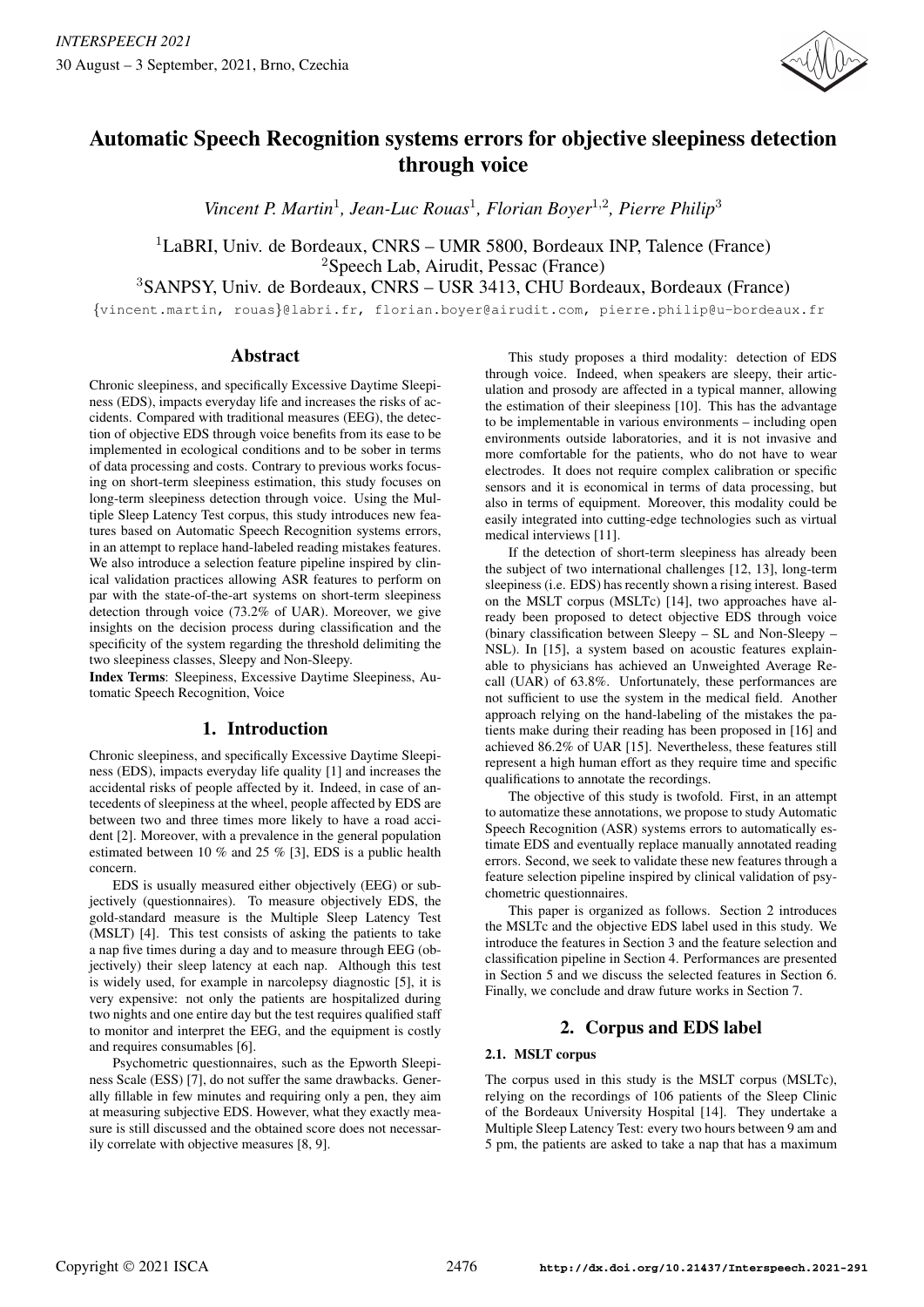duration of 35 minutes. Before each nap, the patients are asked to read out loud a 200 words text extracted from *Le Petit Prince* of Saint-Exupéry. As a consequence, each speaker of the corpus is recorded 5 times during the same day, with different texts and different emotional, fatigue, and circadian states. To ensure coherence of the speakers, we only keep the 93 patients of the corpus affected by different forms of Hypersomnia.

#### 2.2. Objective EDS label

During each nap, the sleep latency  $-$  i.e. the time between the beginning of the test and the moment the patient falls asleep – is assessed by electroencephalography (EEG). This value is measured in minutes and ranges between 0 and 20 minutes: if the patients did not fall asleep during the first 20 minutes of the test, lights are switched on and the test is stopped. The objective EDS of the patient is measured by the average sleep latency across the nap: a mean MSLT sleep latency under 8 minutes is usually associated with objective EDS [4].

Table 1: *Distribution of the speakers across Sex and Sleepiness class. SL: Sleepy (MSLT*  $\leq$  8 *min.), NSL: Non-Sleepy (MSLT*  $>$ 8 *min.)*

| Sex          | SI. | NSL | <b>TOTAL</b> |
|--------------|-----|-----|--------------|
| Women        | 10  | 48  | 58           |
| Men          | 11  | 24  | 35           |
| <b>TOTAL</b> | 21  | 72  | 93           |

# 3. Features

#### 3.1. Acoustic features

The acoustic features used in this study are presented in detail in [17, 18]. They are twofold: on one side, statistics (length and ratio) of voiced and vocalic parts are automatically extracted from audio; on the other side acoustic features are computed on these parts (Harmonics and Formants amplitude and bandwidth, Harmonic to Noise ratio, ...).

#### 3.2. Hand-labeled reading mistakes

These features rely on the hand-labeling of the errors the patients make during the reading of the texts. Elaborated with speech therapists, four errors have been studied for sleepiness detection: stumbling errors ("hesitations and breaks in the speech rhythm" [19]), paralexia (i.e. "identification error of written words consisting in the production of a word instead of another" [19]), deletions of words and addition of words. Introduced in [16], these features have shown promising results in detecting objective EDS [15]. They are referred to as "R. errors" in the following.

#### 3.3. ASR errors

Annotating the previous errors is time-consuming and requires training to differentiate errors. In an attempt to automatize the labeling of reading errors, we measured the errors made by ASR systems. Indeed, when subjects are sleepy, their articulation and prosody are impaired [10] while the number of hesitations and repeats increases. This alteration of speech due to sleepiness may induce errors in ASR systems that could be used as biomarkers of sleepiness. Thanks to recent advances on end-toend ASR systems allowing intermediate transcription units such as characters or tokens, it is now possible to transcribe not only words but also portions of words (Byte Pair Encoding – BPE).

In this study, we use an end-to-end system using RNN transducters with attention, based either on words, BPE, or characters, to transcribe words or BPE. The language model is trained on a word, BPE, or character version of the ESTER corpus [20]. A complete review of such systems and their performances is proposed in [21]. The end-to-end system achieving the best performances is the character-based one with a wordbased RNN language model achieving 17.6% of Word Error Rate on the ESTER corpus.

In line with the previous results on reading mistakes [15], we consider two types of errors in this study: insertions and substitutions. Each type of error is computed on tokens and on words, and we consider both the raw number of errors and their proportion over the total number of transcription units, leading to 8 features per system.

## 4. Classification pipeline



Figure 1: *Feature selection pipeline. R. errors: reading errors; ASR: Automatic Speech Recognition errors, Ins: insertions; Sub: substitutions. SL: Sleepy (MSLT*  $\leq$  8 *min.), NSL: Non-Sleepy (MSLT* > 8 *min.). BMI: Body Mass Index*

#### 4.1. Feature selection

For each speaker, each previously presented set of features is computed on each of the 5 naps of the MSLT, to which we aggregate the mean and the standard deviation across the naps, resulting in 7 measures for each feature and speaker. The proposed feature selection pipeline is represented in Figure 1. The selected features have to comply with two constraints:

- Their distribution for each sleepiness class, measured by a Mann-Whitney's U ( $p < 0.05$ ) has to be statistically different (discrimination power of the features);
- They should not correlate (Spearman's  $\rho$ ,  $p > 0.05$ ) with age, Body Mass Index (BMI), neck size, anxiety or depression (measured by the Hospital Anxiety and Depression scale [22]); they should not discriminate sex (Mann Whitney's U,  $p > 0.05$ ) or pathologies (Univariate ANOVA,  $p > 0.05$ ).

This pipeline, inspired by the external validation of psychometric questionnaires, ensures that the selected features classify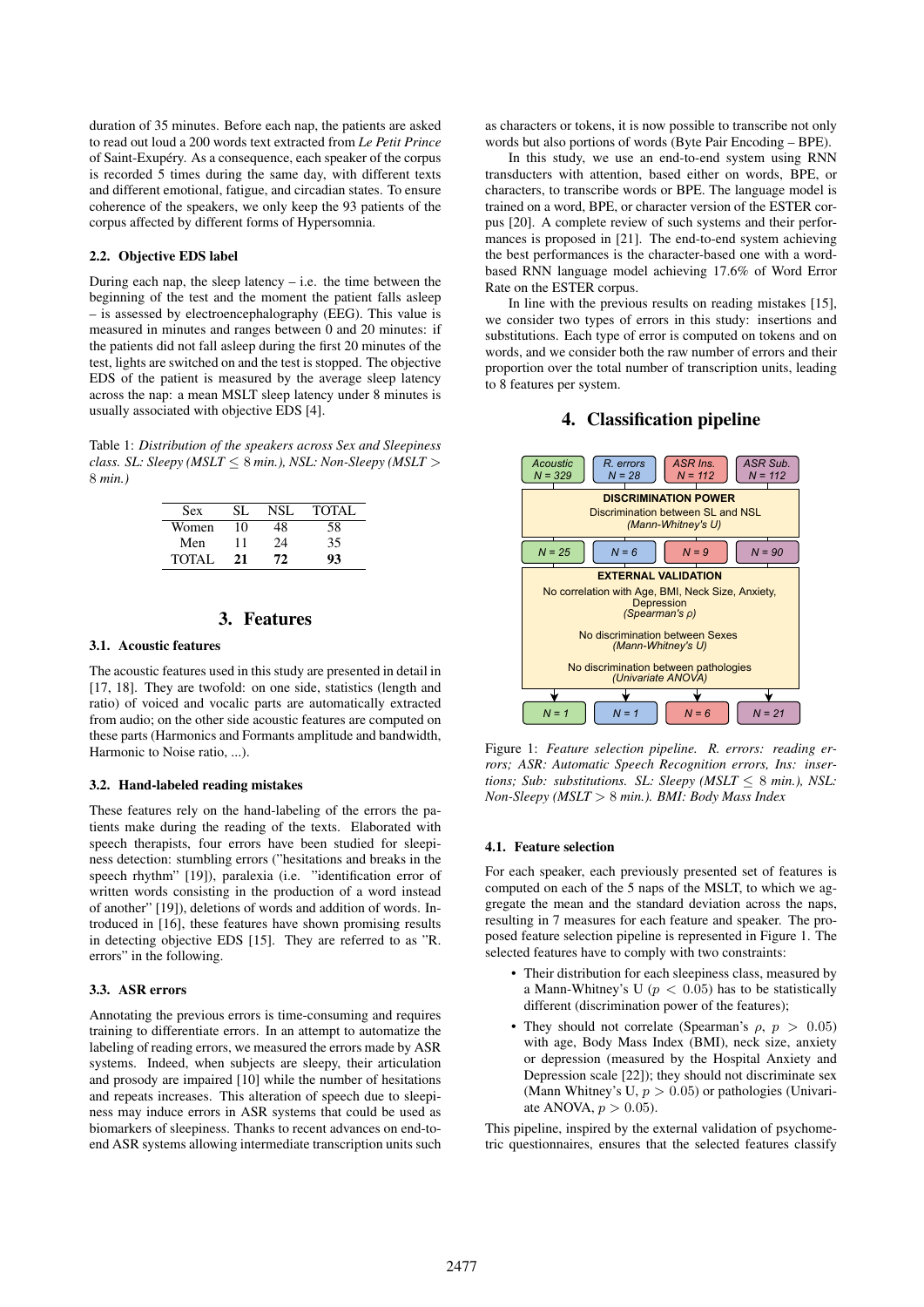only sleepiness, independently from the other measured speaker traits. Indeed, even if some of these factors could correlate with sleepiness, our aim is to train the classifier to learn the concept of sleepiness, not to learn a confounding factor correlating with sleepiness, that could still give good classification performances but make the interpretation of such results impossible.

Moreover, compared with performance-driven feature selection pipelines, this one works with few samples – statistical tests do not require large amounts of data – and is independent of the chosen metric: however the performances of the system are measured, the selected features remain the same.

#### 4.2. Classification

To ensure generalization and avoid overlearning, the classification is carried out under Leave One Speaker Out Cross-Validation: each speaker is turn-by-turn isolated as a test speaker, while the classification system is trained on the others. Estimated and ground-truth sleepiness classes of the test speaker are stacked and the classification metrics are computed on this aggregation.

As the goal of this study is not to optimize the best possible classifier but to validate the use of new features for objective sleepiness estimation through voice, the previously selected features are aggregated (early-fusion), scaled, orthogonalized by a Principal Components Analysis (PCA) and classified by a logistic regression using the Python module sci-kit learn [23] with a *newton-cg* solver and a balanced class-weighting.

#### 5. Results

#### 5.1. Classification performances

Table 2: *Classification performances of the proposed pipeline. UAR: Unweighted Average Recall, F1-score: class-weighted average F1-score, AUC: Area Under the ROC Curve. R. errors: Reading errors, ASR: Automatic Speech Recognition system errors.*

|     | Features             | UAR      | F1    | <b>AUC</b> |
|-----|----------------------|----------|-------|------------|
| (a) | ASR                  | $73.2\%$ | 75.8% | 74.8%      |
| (b) | R. errors            | 57.7%    | 73.4% | 22.1%      |
| (c) | Acoustic             | 59.5%    | 66.0% | 60.1%      |
| (d) | $ASR + R$ . errors   | 71.8%    | 74.0% | 74.5%      |
| (e) | $ASR + Acoustic$     | 73.2%    | 75.9% | 74.4%      |
| (f) | R. errors + Acoustic | 61.3%    | 70.2% | 67.7%      |
| (g) | All                  | 73.9%    | 76.8% | 74.6%      |

The obtained Unweighted Average Recall (UAR), weighed F1-score, and Area Under the ROC Curve (AUC) for the different feature combinations are presented in Table 2.

The best performances are obtained by the system (g), aggregating the three sets of features: this system achieves 73.9% of UAR, 76.8% of weighted F1-score, and 74.6% of AUC. In this system, the selected reading error is the number of additions on the fourth nap, and the selected acoustic features are the bandwidth of the first Formant on the first nap. The selected ASR errors are detailed below.

However, the ASR features alone (system (a)) achieve classification performances that are only slightly below (73.2% of UAR, 75.8% of F1-score, and 74.8% of AUC): the acoustic and reading errors seem to have little importance on the classification. Regarding the cost-benefices balance of the hand-labeled

reading mistakes in comparison with the small performance enhancement they are the cause of when combined with ASR and acoustic features (0.7% of absolute improvement regarding UAR, 1% regarding the weighted F1-score), we choose to discard these features. As the combination between ASR and acoustic features (system (c)) achieves poorer results than ASR features alone, we choose to focus on system (a), based only on ASR features.

#### 5.2. Performances of the selected system

The ROC curve of the systems (a) and (g) and the confusion matrix of the system (a) are respectively represented in Figures 2a) and 2b). The ROC curve confirms the close similarity of performances of systems (a) and (g) and consolidates the choice to focus on system (a).

Moreover, inspired by a previous study [18], we represented in Figure 2c) the performances of the system (a) depending on the threshold to distinguish SL from NSL. This graph represents the specificity of the selected features to the phenomena they aim at measuring. As intended, the best performances are obtained for a threshold of 8 minutes. Moreover, excepting a crook for 7.5 minutes, these features achieve performances higher than 70% for thresholds between 7.0 minutes and 9.5 minutes, allowing physicians to select the severity of objective EDS they want to detect.

### 6. Discussions

#### 6.1. PCA Analysis

Along the cross-validation process, the parameters of the PCA and the weights of the logistic regression are averaged. Figure 3 represents the four different PCA dimensions and their averaged corresponding weights in the classification. The most important PCA component in the decision of the classifier is the fourth dimension, relying on the difference between the number of insertions during the third nap and the standard deviation of the substitutions (mean coefficient of the logistic regression:  $\alpha_4 = 0.85$ . The sum of the same features directs the third dimension of the PCA, which has a weight of  $\alpha_3 = -0.22$  in the classifier decision. The insertions errors measured at the third nap are made by a character-based ASR system with a wordbased language model, whereas the involved substitutions are made by a BPE-based ASR system without a language model. The second most important dimension is directed by the substitutions measured on second, fourth, and fifth naps, and the mean value across the naps ( $\alpha_1 = 0.29$ ). These errors come from 7 ASR systems based on different units, with and without language models. Finally, the least important PCA dimension relies on the number of insertions on the first and the third naps  $(\alpha_2 = -0.05)$ . Contrary to the insertions of the third nap, the selected insertions of the first nap are made by a BPE-based ASR system without a language model.

#### 6.2. Measures of the features

Regarding the selected features, the insertions seem to be relevant precisely on the first and third naps, excluding the others. When studying the selected features after the first step of the validation process, the insertions of the first, third but also fourth nap and their standard deviation across the naps discriminate objective EDS. However, insertions during the fourth nap correlate significantly with the BMI (Spearman's  $\rho$ ,  $p < 0.05$ ) and their standard deviation across naps discriminate patholo-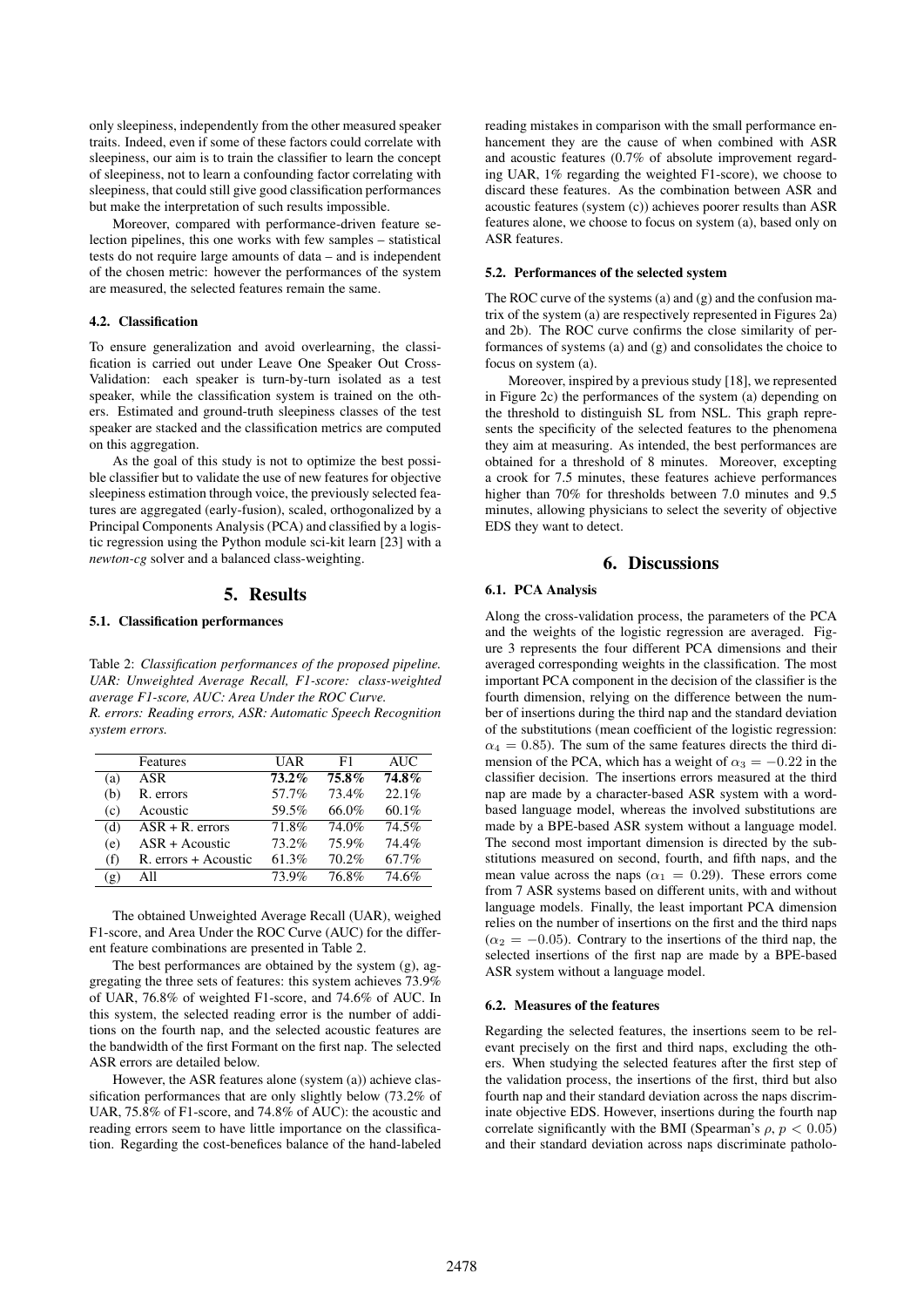

Figure 2: *(a) ROC of the system (a) and (g) and their corresponding AUC. (b) Confusion matrix of the system (a) (c) Performances of the system (a) depending on the threshold between Sleepy – SL – and Non-Sleepy – NSL – classes*



Figure 3: *PCA* components and their associated weight  $(\alpha_i)$  in *the logistic regression for the system (a). For each box, from top to bottom: mean ratio of explained variance in the PCA, feature (in bold), nap during which it is measured (in italic).*

*Red background: Insertions, Blue background: Substitutions. - : negative PCA weight; Sub: substitutions; Ins: insertions. Dim: Dimension*

gies (Univariate ANOVA,  $p < 0.05$ ). This could be explained by two phenomena. First, the texts are different for each iteration of the MSLT procedure. The ASR systems having an inherent error rate depending on the content of the processed text reading, it may be possible that the third text could be the only one on which the link between insertions and objective EDS is distinguished independently from the other speaker traits. Second, the speakers are recorded five times during the day, in different emotional, fatigue, or circadian states, filtering the expression of the speakers' traits. Indeed, the first recording is made at 9 am after breakfast and patients lunch few minutes before the third nap: the state induced by taking a meal could favor voice phenomena inducing the ASR system to produce insertions errors linked with sleepiness, but discriminating it from other traits.

# 7. Conclusion and perspectives

After validating the usefulness of reading mistakes analysis for sleepiness detection, we wanted to fully automatize the process by removing any human intervention in the labeling of errors. We thus proposed to use the outputs of several ASR systems based on end-to-end architectures using different target units

(words, characters, and BPE). The analysis of the errors produced by the systems when compared to the reference transcription of the texts allowed us to reach a satisfying  $73.2\%$ of UAR in objective sleepiness classification with a fully automated pipeline, compared to 55.7% UAR for manually annotated reading mistakes. As a perspective, we will focus on improving the feature selection process using for example decorrelation techniques. Furthermore, we will validate the proposed pipeline for the prediction of other objective and subjective sleepiness measurements.

#### 8. References

- [1] M. M. Ohayon, C. F. Reynolds, and Y. Dauvilliers, "Excessive sleep duration and quality of life: Excessive Sleep in USA,' *Annals of Neurology*, vol. 73, no. 6, pp. 785–794, Jun. 2013. [Online]. Available: http://doi.wiley.com/10.1002/ana.23818
- [2] P. Philip, P. Sagaspe, E. Lagarde, D. Leger, M. M. Ohayon, B. Bioulac, J. Boussuge, and J. Taillard, "Sleep disorders and accidental risk in a large group of regular registered highway drivers," *Sleep Medicine*, vol. 11, no. 10, pp. 973–979, Dec. 2010.
- [3] T. B. Young, "Epidemiology of daytime sleepiness: definitions, symptomatology, and prevalence," *The Journal of Clinical Psychiatry*, vol. 65 Suppl 16, pp. 12–16, 2004.
- [4] D. Arand, M. Bonnet, T. Hurwitz, M. Mitler, R. Rosa, and R. B. Sangal, "The Clinical Use of the MSLT and MWT," *SLEEP*, vol. 28, no. 1, pp. 123–144, 2005.
- [5] M. S. Aldrich, R. D. Chervin, and B. A. Malow, "Value of the multiple sleep latency test (MSLT) for the diagnosis of narcolepsy," *Sleep*, vol. 20, no. 8, pp. 620–629, 1997.
- [6] A. S. Association, "Multiple Sleep Latency Test," Mar. 2021. https://www.sleepassociation.org/sleeptreatments/multiple-sleep-latency-test/
- [7] M. W. Johns, "A New Method for Measuring Daytime Sleepiness: The Epworth Sleepiness Scale," *Sleep*, vol. 14, no. 6, pp. 540–545, 1991.
- [8] R. Sangal, "Subjective sleepiness ratings (Epworth sleepiness scale) do not reflect the same parameter of sleepiness as objective sleepiness (maintenance of wakefulness test) in patients with narcolepsy," *Clinical Neurophysiology*, vol. 110, no. 12, pp. 2131– 2135, 1999.
- [9] E. Evangelista, A. L. Rassu, L. Barateau, R. Lopez, S. Chenini, I. Jaussent, and Y. Dauvilliers, "Characteristics associated with hypersomnia and excessive daytime sleepiness identified by extended polysomnography recording," *Sleep*, Nov. 2020. [Online]. Available: https://academic.oup.com/sleep/advancearticle/doi/10.1093/sleep/zsaa264/6010320